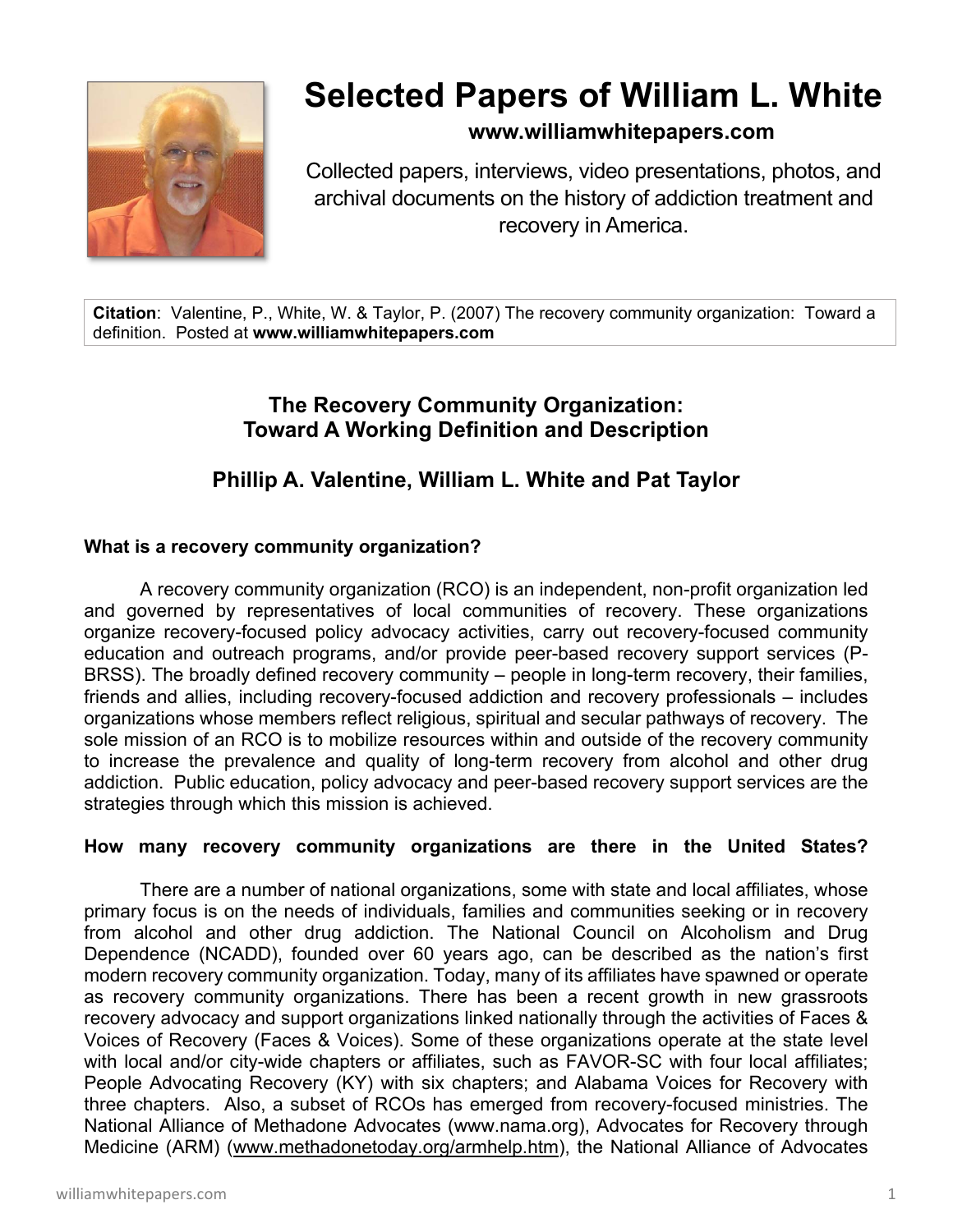for Buprenorphine Treatment (NAABT) (www.naabt.org) and the Opioid Dependence Resource Center http://www.methadone.net all provide assistance for those in medication-assisted recovery. Other national organizations, some with state and local affiliates, are focused on supporting recovery for particular ethnic groups. One example is White Bison (http://www.whitebison.org/), whose mission is focused on recovery advocacy and support in Native American communities. All told there are over 175 local and state recovery community organizations in the US.

#### **How are recovery community organizations formed?**

 Recovery community organizations are usually birthed by persons in personal and/or family recovery in response to unmet needs in local communities. They often exist as voluntary advocacy and service organizations for some time before they have funding to support their activities on a more formal basis. Faces & Voices of Recovery provides the connecting tissue between these groups at a national level. A directory of these organizations is posted on the Faces and Voices website (www.facesandvoicesofrecovery.org). If there is not an RCO in your community, consider starting one. Papers describing the history of recovery advocacy and P-BRSS and resources for starting an RCO are also posted at the Faces & Voices website.

## **What are the Core Elements of a Recovery Community Organization?**

 In our work with RCOs around the country, we believe that there are three characteristics that distinguish RCOs from other organizations concerned with alcohol- and other drug-related problems.

 *1. Recovery Vision*: The RCO, its leaders and its members have a singular goal: enhancing the quantity and quality of support available to people seeking and experiencing longterm recovery from alcohol and other drug addiction.

 *2. Authenticity of Voice:* Authenticity of voice means that an RCO represents one or more communities of recovery. There are some that aspire to represent the widest possible diversity of those communities (e.g., Faces and Voices, CCAR, PRO-ACT), but most represent some portion of the total. Authenticity comes from the connection to one or more communities of recovery and not the representation of all such communities. Organizations should not be excluded from the RCO definition if they represent a specific constituency unless that constituency is NOT a community of recovery and constitutes a very different organizational entity.

Ideally, an RCO achieves authenticity by representing diverse communities of recovery (or diverse voices of recovery within a specific construct) and assuring that its leaders accurately represent the voices of those communities. The RCO is led (via its board of directors, managers, staff, volunteers and membership) by a majority of people representing local communities of recovery. Those serving in these roles are comfortable self-identifying as persons in long-term recovery, family members, friends and allies of recovery and offering themselves and their personal stories as living proof of the transformative power of recovery. Healthy organizations strive to include people representing different styles and lengths of recovery as well as diversity by age, gender, ethnicity, sexual orientation, and political and religious affiliation. The voices of individuals and family members affected by alcohol and other drug addiction are prominent at all levels of the organization. Vibrant RCOs insure that the voices of people who have experienced all forms of recovery are heard and embraced and that the organization's public education, advocacy and recovery support services respond to the broadest spectrum of local recovery needs.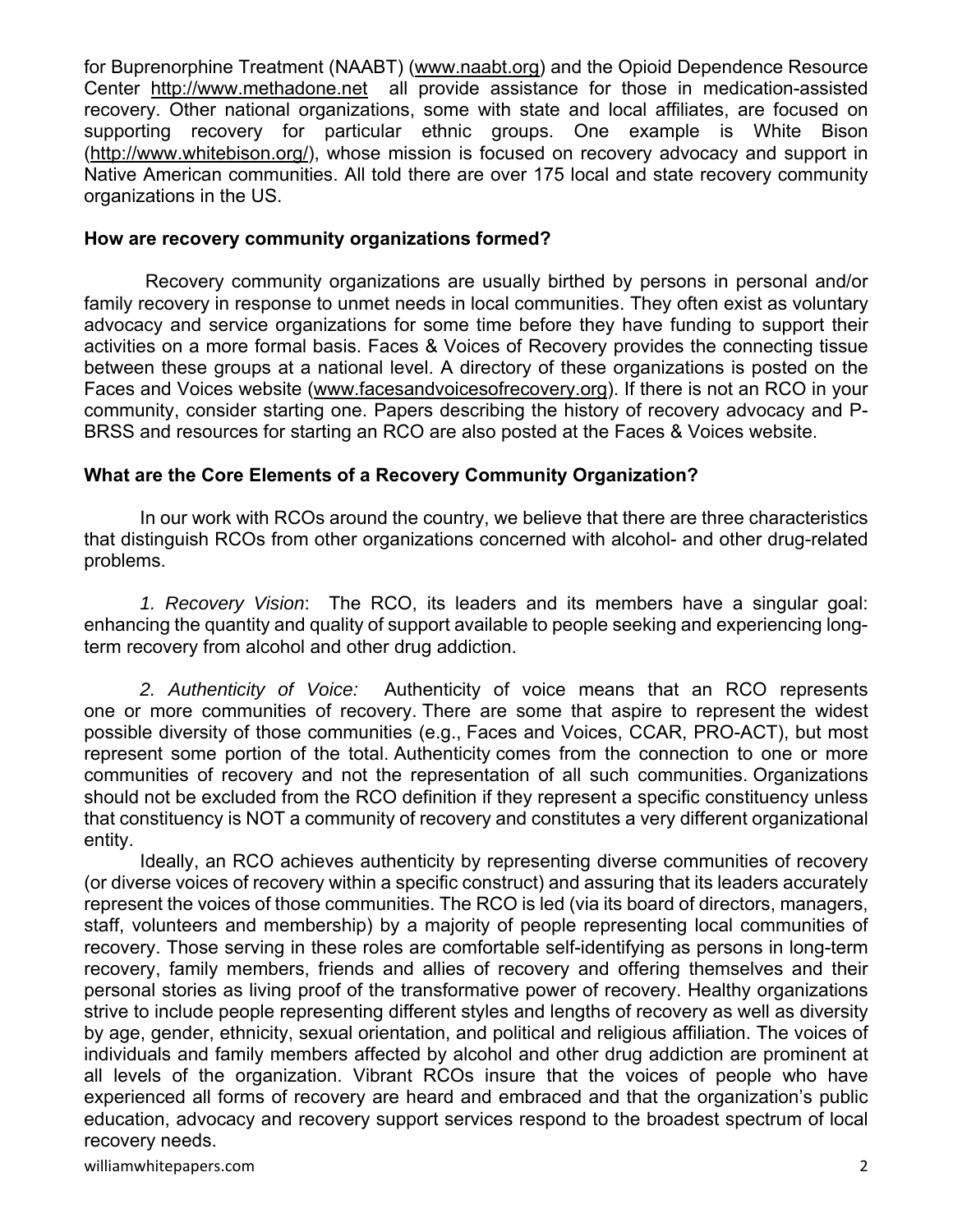*3. Independence*: We believe that an RCO is most credible and effective as a standalone entity. The leading RCOs are open to multiple levels of collaboration with a wide variety of other organizations, but they are not under the control of an organization that may have conflicting interests. For example, RCOs may work closely with, but are independent of addiction treatment providers. The RCO's real strength is drawn not from its links to other service organizations but from the authentic voice of the individuals in the recovery community who relate to and actively support it. An RCO serves as a bridge between diverse communities of recovery, the addiction treatment community, governmental agencies, the criminal justice system, the larger network of health and human services providers and systems and the broader recovery support resources of the extended community (e.g., recovery-conducive housing, education, employment, and leisure). The RCO can effectively recruit members of local communities of recovery to advocate on behalf of the needs of those seeking and in recovery and to give back to their communities through acts of voluntary and paid service to others seeking or in recovery. The RCO engages clinical treatment providers by offering those they serve a viable source of recovery support before, during and following treatment and, in some cases, as an alternative to treatment. The figure below illustrates how we see the RCO nested within larger systems and serving as a bridge between local communities of recovery and local professional service providers.



## **What are the core strategies of RCOs?**

There are 8 core strategies of RCOs (White & Taylor, 2006):

- *Building strong, grassroots organizations* that develop leaders, offer opportunities for recovering people to express their collective voice and provide a forum for community service.
- *Advocating for meaningful representation and voice* for people in long-term recovery and their family members on issues that affect their lives.
- *Assessing needs* related to the adequacy and quality of local treatment and recovery support services.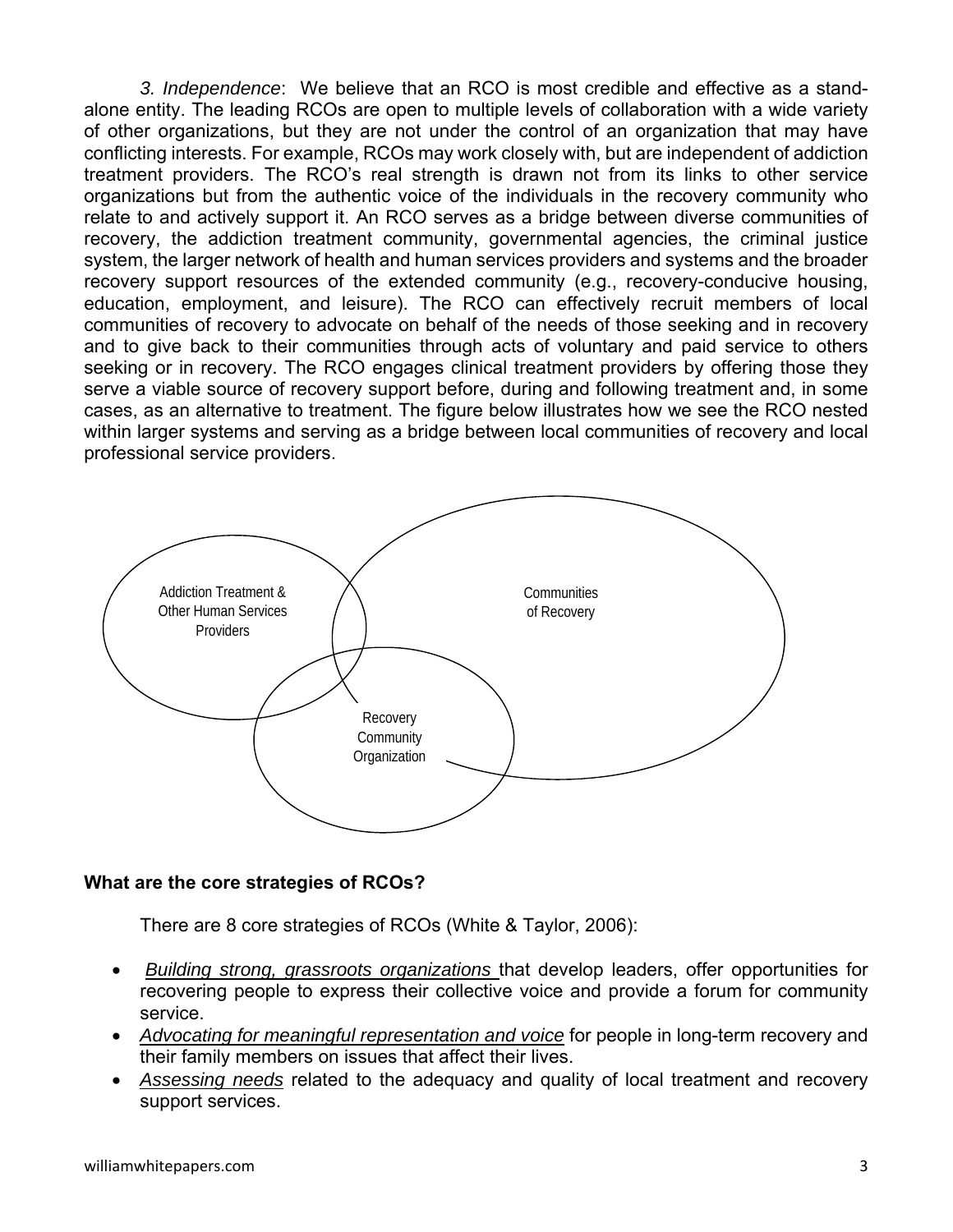- *Educating the public, policymakers and service providers* about the prevalence and multiple pathways of addiction recovery.
- *Developing human and fiscal resources* by expanding philanthropic and public support for addiction treatment, recovery support services and recovery advocacy and cultivating volunteerism within local communities of recovery.
- *Advocating for policy changes* at the local, state and federal levels that promote recovery and remove barriers to recovery.
- *Celebrating recovery from addiction* through public events that offer living testimony of the transformative power of recovery.
- *Supporting research* that illuminates effective strategies and the processes of long-term recovery.

The most central of these activities are public education, policy advocacy and peer-based recovery support services.

 *Public Education and Policy Advocacy:* Advocacy can take many forms, but most RCOs educate the public by seeking to "put a positive face and voice on recovery" using a vanguard of individuals and families willing to offer their lives and stories as testimony that long-term recovery is a reality. The focus of public education and outreach is on communicating the reality of long-term addiction recovery and the many pathways and styles of such recovery to the culture as a whole, policymakers, the media and local communities. This education is intended to replace pessimism with the hope and healing power of recovery combating the stigma associated with addiction. It provides mainstream society a highly visible solution to the staggering problems associated with alcohol and other drug addiction. Probably the best-known of these activities is the observance of National Alcohol and Drug Addiction Recovery Month each September.

 Public policy advocacy is aimed at promoting policies that widen the doorways of recovery and assure resources to enhance the quality of long-term recovery, ending discriminatory policies. For example, Faces & Voices advocates helped restore funding for the federal government's Recovery Community Services Program (RCSP) and restore the rights of students with drug convictions to federal student financial aid; the McShin Foundation helped save Medicaid funding for addiction treatment in the state of Virginia, RI Cares helped overturn a ban on voting rights for felons; the Connecticut Community for Addiction Recovery (CCAR) influenced the state pardons process; the Addictions Coalition of Delaware helped remove barriers to work facing people with felony convictions; and Friends of Recovery VT secured state funding for nine Recovery Community Centers.

 *Peer-Based Recovery Support Services (P-BRSS):* One of the most significant recent trends in the addictions field (and in related mental health, public health, and child welfare fields) is the emergence of peer-based and other recovery support services that are distinct from professionally-directed clinical services offered by addiction treatment organizations or other helping institutions. Peer-based recovery support services cover a wide range of activities not generally offered by treatment providers. Such services include but are not limited to peer support (e.g., recovery coaching), housing, transportation, vocational training, employment services, telephone support, support groups, system navigation, recovery resource dissemination, life skills training and sober social activities. A recent trend is to deliver these services through Recovery Community Centers. One model for a Recovery Community Center can be found on the CCAR website at http://ccar.us/recoverycntrs.htm along with links to that organization's four Recovery Community Centers.

 The federal government's Substance Abuse and Mental Health Services Administration's Center for Substance Abuse Treatment's Recovery Community Services Program (RCSP) and Access To Recovery (ATR) grants have helped several states and over fifty community-based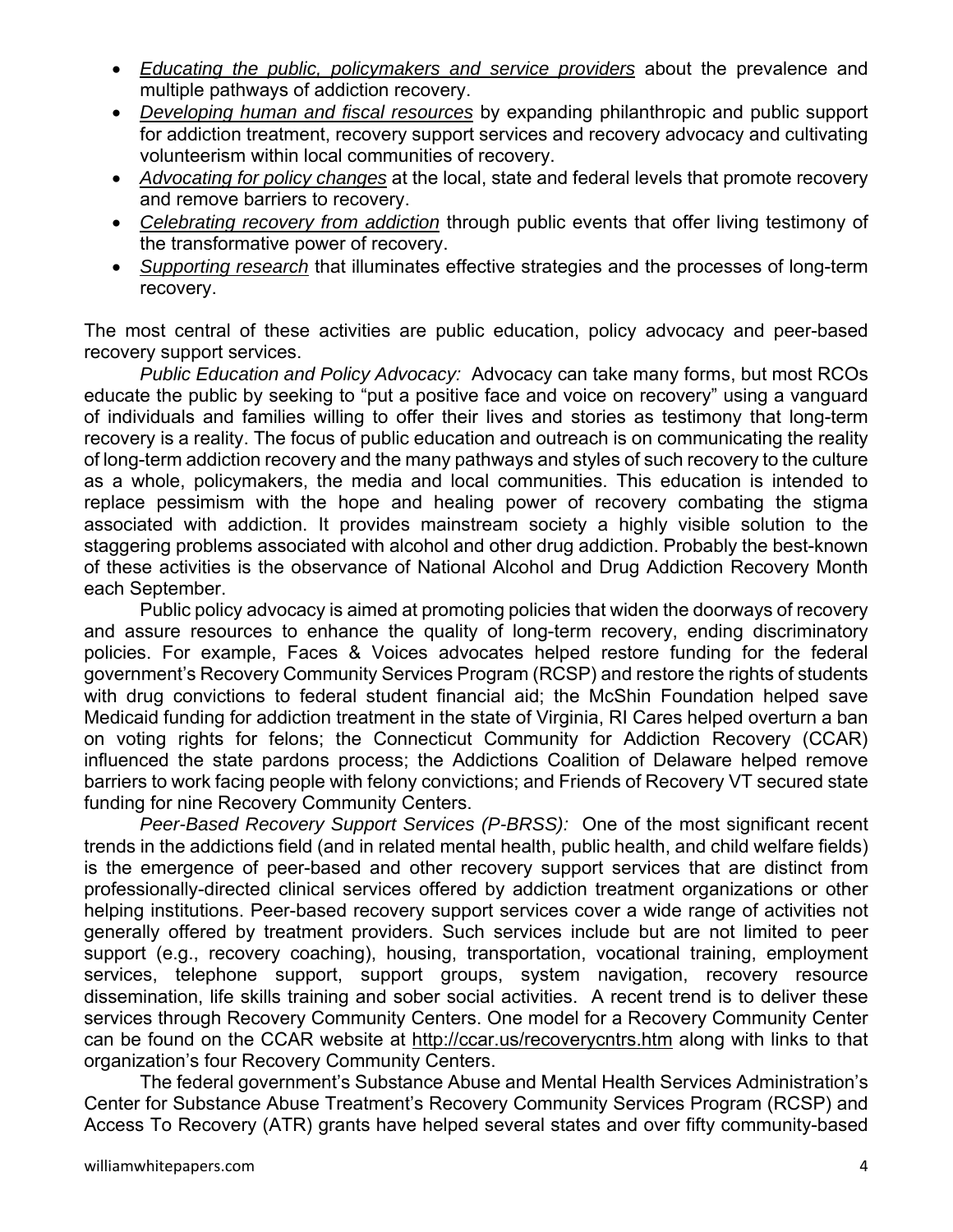organizations build their capacity to deliver peer-based and other recovery support services. Traditional treatment providers, facilitating organizations, faith-based organizations and recovery community organizations have all been awarded funding under RCSP and ATR. In addition, a number of states and private foundations are providing funding for peer-based and other recovery support services and some insurers are reimbursing for these services.

 Funding sources, both public and private; regulators and evaluators will need to explore several key issues related to the public education, policy advocacy, and peer-based recovery support service activities of organizations as they think about peer-based recovery support services. These issues encompass such questions as the following:

- Do long-term recovery outcomes for individuals and families differ when P-BRSS are delivered through different types of organizations?
- Are outcomes clearly superior when services are delivered by one type of organization over another? Do these outcomes vary for particular types of populations to be served and across ethnic/cultural contexts?
- $\bullet$  Will a community's long-term recovery capital<sup>1</sup> be strengthened more depending on the type of organization delivering those services?
- How can continuity of care be best maintained across what are potentially multiple service organizations and multiple levels of care?
- How can the highest quality and highest number of P-BRSS be delivered with available funds?

 One relatively new entity that is delivering P-BRSS is the recovery community organization (RCO). This essay postulates that RCOs are a legitimate and potentially preferred provider of P-BRSS.

## **How do recovery community organizations differ from addiction treatment providers and from recovery mutual aid societies?**

RCOs take many forms but as a whole differ significantly from addiction treatment organizations and recovery mutual aid groups. As noted earlier, RCOs are independent, meaning that they are usually not part of organizations involved in activities beyond recoveryfocused public education and policy advocacy and the delivery of peer-based recovery support services. They are led by individuals who are representative of the recovery community. They are committed to recovery-related social change (e.g., recovery-focused community education, advocating pro-recovery social policies) and they invest considerable resources in organizing recovery resources within their local communities. RCOs are not a program of personal recovery nor do they promote a particular pathway to recovery (e.g., RCO volunteers do not act as Twelve Step sponsors in their volunteer role). RCOs celebrate the multiple pathways of recovery and offer resources to help people access those frameworks of recovery.

For RCOs that offer services to individuals and their families, the focus tends to be on peer-based, non-clinical recovery support services. RCOs bridge the gap between a clinical treatment episode and long-term recovery through the provision of P-BRSS. RCO staff and volunteers do NOT provide professional assessment nor do they provide addiction counseling or related clinical services. Other distinctive characteristics of RCOs are their conscious effort to achieve cultural diversity, their emphasis on leadership development within the recovery community (e.g., building advocacy skills as part of taking personal responsibility for one's

<sup>&</sup>lt;sup>1</sup> By community recovery capital, we mean the total pool of resources that can be brought to bear to initiate and sustain recovery from severe and complex alcohol and other drug problems and to enhance the quality of life of individuals and families in recovery.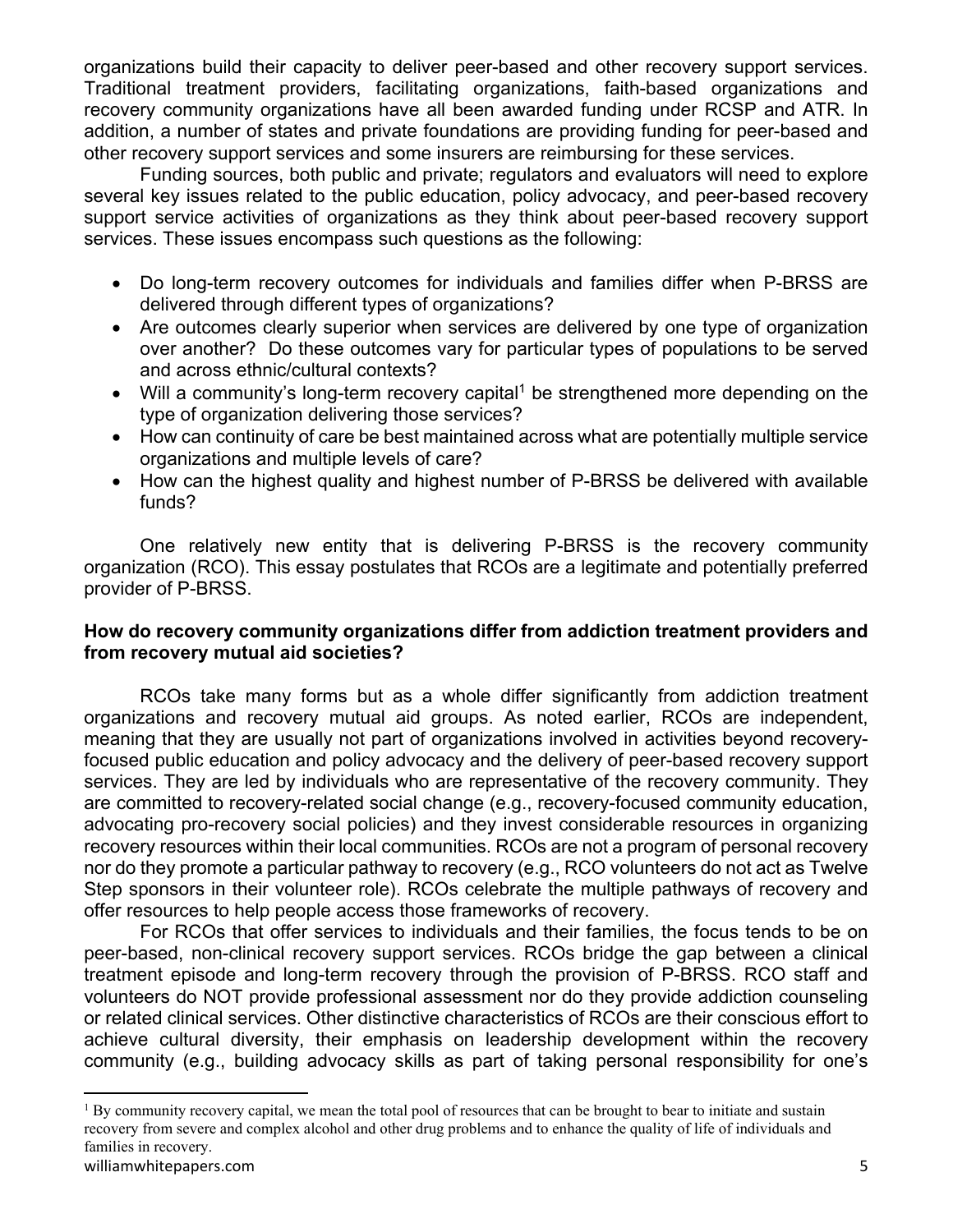citizenship). RCOs emphasize people's recovery potential rather than their historical problems and pathologies. They also promote the development of local core recovery values and ethical guidelines to govern the organizational and volunteer decision-making in advocacy and peersupport activities.

#### **How are recovery community organizations funded?**

 RCOs receive funds from a wide variety of sources. They may receive federal funding through the Center for Substance Abuse Treatment's RCSP (which received more than 170 applications for six grants in its last funding cycle), Access to Recovery, Recovery Month and other federal programs such as those for people reentering communities after incarceration. In some states with a more recovery-oriented system of care (e.g., CT, VT, AZ, OR), RCOs receive grants or are able to bill for the delivery of P-BRSS through the state Medicaid program.

 At the local level, hundreds of businesses and local units of governments have provided support to RCO events. Private foundations have also provided financial support for particular RCO-sponsored activities or special events. The Christopher D. Smithers Foundation funded the printing and North American distribution of a White Bison, Inc. book on the history of recovery among Native American tribes. The Robert Wood Johnson Foundation has supported Faces & Voices of Recovery and that organization's support of RCOs since its founding in 2001. Statelevel recovery community organizations like People Advocating Recovery (PAR) in Kentucky have enjoyed support from health care conversion foundations like the Greater Cincinnati Health Foundation. NAABT, Inc. has received funding from pharmaceutical companies in the form of "Unrestricted Educational Grants. CCAR receives annual funding from the Connecticut Department of Mental Health and Addiction Services (DMHAS) and recently funded a technology upgrade through a grant from the Hartford Foundation for Public Giving. This support has not met the fiscal needs of the growing numbers of recovery community organizations that are growing in size. Some RCOs are self-funded primarily from donations of those in recovery themselves and their circle of friends and associates. Many RCOs envision their long-term financial sustainability in terms of support from members of their local communities of recovery. This support is most often delivered through either paid memberships in the RCO, in response to individual giving campaigns or in event sponsorship.

## **Are there regulations or ethical guidelines governing recovery community organizations?**

 Most RCOs have a set of core values or an ethical code that guides individual and organizational decision-making. Some RCOs, like the Pennsylvania Recovery Organization – Achieving Community Together (PRO-ACT) has developed specific ethical guidelines for the delivery of P-BRSS (White, et al, 2007). In addition to these organization-driven guidelines, some states are developing credentialing standards for peer recovery support specialists that include a code of ethical conduct that an RCO will be required to adopt.

## **Have recovery community organizations been formally evaluated?**

williamwhitepapers.com 6 Most of the RCSP grantees and state-funded peer and other recovery support programs have undergone some level of project evaluation. Rigorous scientific studies that will be published in peer-review scientific journals are underway. Some RCOs have contracted with evaluators for specific projects. There is considerable scientific evidence for the effectiveness of the types of peer-based recovery support services that RCOs are providing. These P-BRSS include outreach and engagement, ancillary support during primary treatment, assertive linkage to communities of recovery, post-treatment monitoring and support and (when needed) early reintervention (Kurtz & White, 2006). There is a growing body of scientific evidence suggesting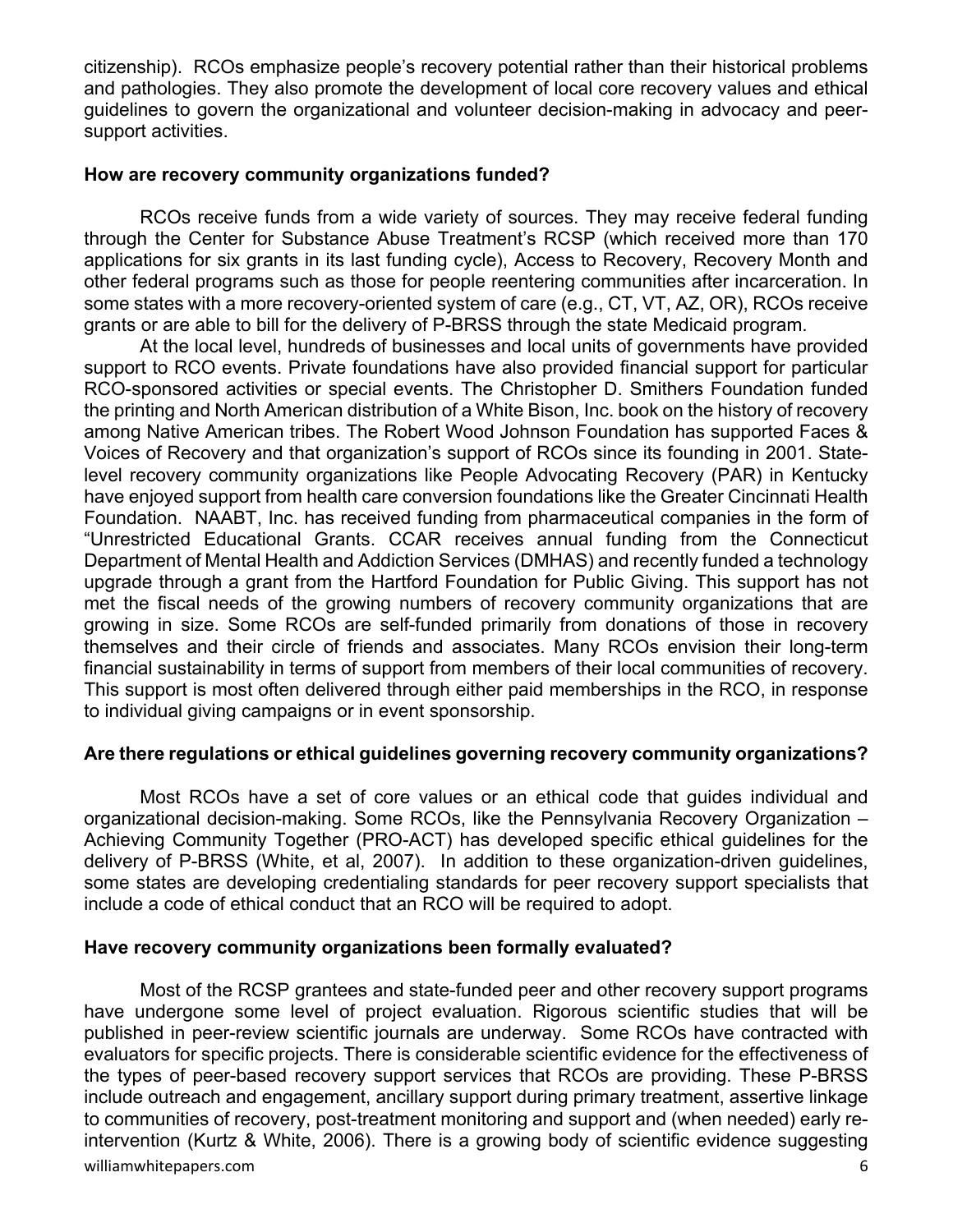that post-treatment monitoring (recovery checkups and "assertive approaches to continuing care) and support can elevate recovery outcomes for adults (McKay, 2001; McKay, 2005; Dennis, Scott & Funk, 2003; Scott, Dennis, & Foss, 2005) and adolescents (Godley, Godley, Dennis, et al, 2002, 2007) and that such services can be delivered in a telephone-based format (McKay, Lynch, Shepard, & Pettinati, 2005).

An example of the promising data coming out of P-BRSS pilot project utilizing a peer telephone recovery support process is that being provided by CCAR —a project funded in part by federal Access To Recovery dollars (Broffman, Fisher, Gilbert, & Valentine, 2006). In 2006, CCAR volunteers made 4,688 attempts to call 339 different recoverees and made contact 1,828 times (making contact means the caller actually spoke with the recoveree). Out of those 1,828 contacts the recoveree indicated they were still in recovery 1,697 times or 92.8% of the time. 38 times people said they had relapsed and on 13 of those occasions the volunteer was able to help the person back into recovery. Many recoverees have been enrolled for more than one full year. Of note is the increase in the number of unduplicated recoverees; in the first three months of 2007, CCAR had called more individual recoverees, 380, than in all of 2006. Based on this preliminary data and increased demand for such services, the Connecticut Department of Mental Health and Addiction Services posted a statewide RFQ (Request for Qualifications) for Telephone Peer Support Services in April, 2007.

#### **What are the organizational contexts from which P-BRSS are being delivered?**

 P-BRSS are being delivered out of different organizational contexts (e.g., treatment organizations, RCOs, faith-based recovery ministries.) These organizations are providing a varying array of services delivered by individuals who are paid, volunteers, or volunteers whose expenses are paid by the sponsoring organization. We believe the growing number of RCOs delivering P-BRSS will become an increasingly prominent feature in the landscape of addiction treatment and recovery in America.

## **Acknowledgements**

Special thanks to Steve Arndt, June Gertig, Tom Hill, Bill Layfield, Carol McDaid, and David Whiters for providing thoughtful commentary in helping to shape this paper.

**About the Authors**: Phillip A. Valentine is Executive Director of the Connecticut Community for Addiction Recovery (CCAR), http://ccar.us, and in recovery since 12/28/1987. William White is the author of *Let's Go Make Some History: Chronicles of the New Addiction Recovery Advocacy Movement* (2006) whose proceeds support the advocacy work of both Faces & Voices of Recovery and the Johnson Institute. Pat Taylor is Executive Director of Faces & Voices of Recovery.

#### **References**

Broffman, T., Fisher, R, Gilbert, W. & Valentine, P. (2006). A direct contact after discharge. Connecticut agencies test telephone recovery support conducted by peers. Addiction Professional, March-April, pp. 1-4 Accessed June 19, 2007 at http://www.addictionpro.com/ME2/dirmod.asp?sid=9B6FFC446FF7486981EA3C0C3CC E4943&nm=ArtIcles%2FNews&type=Publishing&mod=Publications%3A%3AArticle&mi d=8F3A7027421841978F18BE895F87F791&tier=4&id=97C7675F4CA94695BE77F239 7C589AE0

williamwhitepapers.com 7 Dennis. M. L., Scott, C. K., & Funk, R. (2003). An experimental evaluation of recovery management checkups (RMC) for people with chronic substance use disorders.